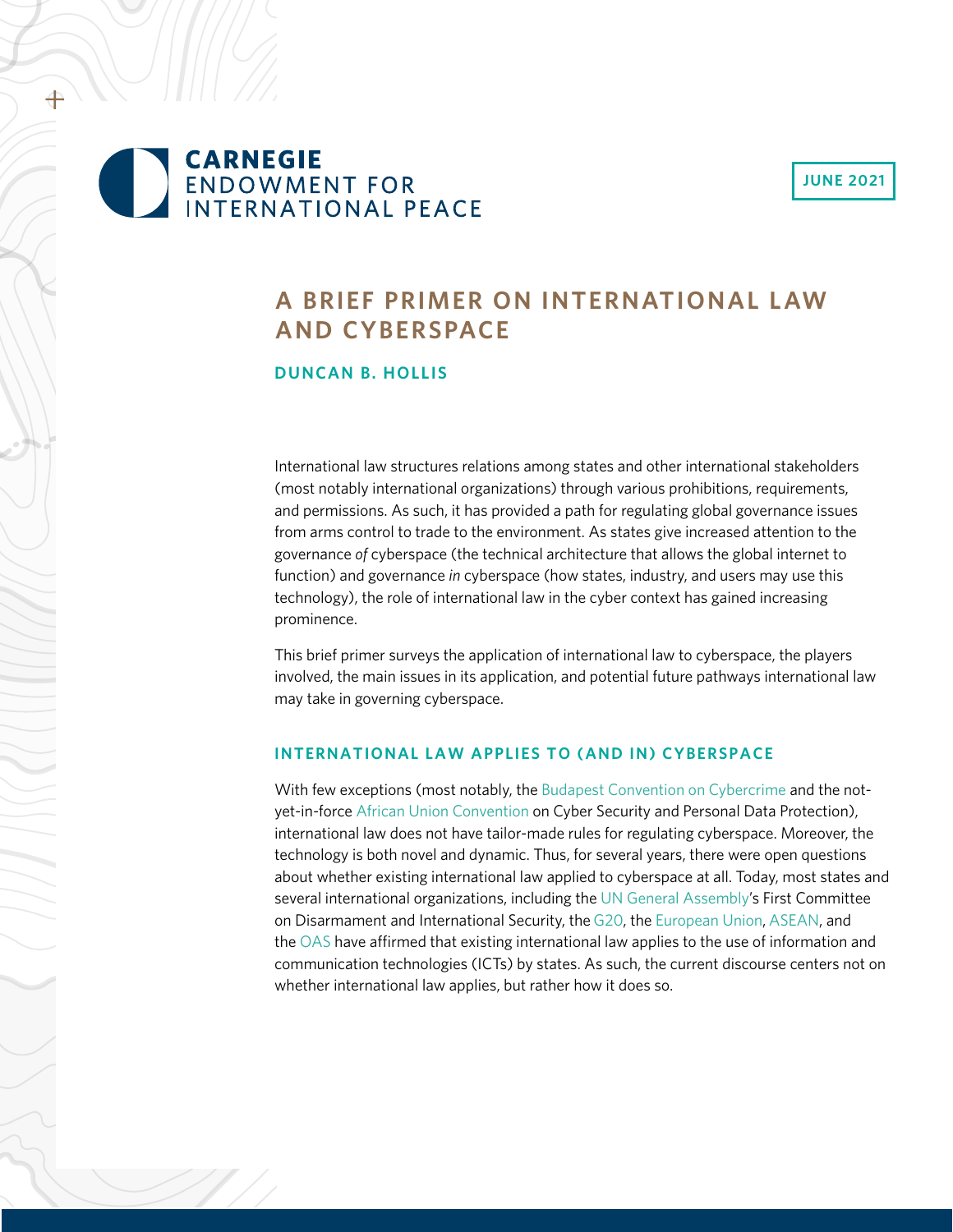#### **THE PLAYERS**

Unlike many other international issues, the governance of cyberspace did not originate with states, but with the academic institutions and private actors who constructed the internet (albeit with government funding). With the internet's commercialization, ICT companies emerged; today, their platforms serve as the environment for the vast majority of cyber behavior, including state and state-sponsored cyber operations. States' interest in cyberspace, particularly as a zone for geopolitical rivalries, followed. Thus, cyberspace governance involves key stakeholders that include, but are by no means limited to, states.

International law, however, is primarily a legal order for states (and their creations, like international organizations). As such, international law does not hold a monopoly on the regulation of cyberspace . Given industry and civil society players, other regulatory regimes (for example, industry self-regulation) offer alternative vehicles. Multistakeholder governance, for example, has become the main avenue for governance of the internet's architecture. At the same time, nonstate actors have expressed an interest in questions of how international law applies to governance *in* cyberspace. For example, the [International](https://www.icrc.org/en/document/international-humanitarian-law-and-cyber-operations-during-armed-conflicts)  [Committee of the Red C](https://www.icrc.org/en/document/international-humanitarian-law-and-cyber-operations-during-armed-conflicts)ross and the Independent Groups of Experts who authored the [two](https://ccdcoe.org/research/tallinn-manual/)  [Tallinn manuals](https://ccdcoe.org/research/tallinn-manual/) (with plans [for a third](https://ccdcoe.org/news/2020/ccdcoe-to-host-the-tallinn-manual-3-0-process/) in the works) have explored how existing international law rules and principles translate into the cyber context. Microsoft's President Brad Smith even called on states to conclude a new "[Digital Geneva Convention"](https://blogs.microsoft.com/on-the-issues/2017/02/14/need-digital-geneva-convention/) to regulate state behavior in cyberspace.

#### **THE MAIN ISSUES**

Issues surrounding international law's application to cyberspace may be broken into five discrete categories: (i) silence; (ii) existential disagreements; (iii) interpretative challenges; (iv) attribution; and (v) accountability.

*Silence:* Without tailored-made treaties on cyber issues, the application of international law depends on identifying customary international law rules—that is, state practice accepted as law. For many years, figuring what states were doing in cyberspace—let alone what they thought international law had to say about it—was complicated by state silence.

Over the last decade, however, several states have begun to speak out. Beginning [in 2012](https://digitalcommons.law.yale.edu/fss_papers/4854/), the United States started to offer its views in a series of [speeches](https://www.defense.gov/Newsroom/Speeches/Speech/Article/2099378/dod-general-counsel-remarks-at-us-cyber-command-legal-conference/) and [statements.](https://www.state.gov/wp-content/uploads/2019/05/2016-Digest-Chapter-18.pdf) In 2018, the United Kingdom's Attorney General made an important statement of [UK views](https://www.gov.uk/government/speeches/cyber-and-international-law-in-the-21st-century). In the ensuing years, other (mostly European) states began to offer their own detailed perspectives, including [Australia](https://s3.amazonaws.com/unoda-web/wp-content/uploads/2019/09/fin-australian-oewg-national-paper-Sept-2019.pdf), [Estonia](https://www.president.ee/en/official-duties/speeches/15241-president-of-the-republic-at-the-opening-of-cycon-2019/index.html), [Finland,](https://um.fi/documents/35732/0/KyberkannatPDF_EN.pdf/12bbbbde-623b-9f86-b254-07d5af3c6d85?t=1603097522727) [France,](https://www.defense.gouv.fr/salle-de-presse/communiques/communiques-du-ministere-des-armees/communique_la-france-s-engage-a-promouvoir-un-cyberespace-stable-fonde-sur-la-confiance-et-le-respect-du-droit-international) [Germany,](https://www.auswaertiges-amt.de/en/newsroom/news/150518-ca-b-chatham-house/271832) and [the Netherlands.](https://www.government.nl/ministries/ministry-of-foreign-affairs/documents/parliamentary-documents/2019/09/26/letter-to-the-parliament-on-the-international-legal-order-in-cyberspace) Ongoing efforts [at the UN](https://www.un.org/disarmament/open-ended-working-group/) and in regional contexts like [the OAS](https://directionsblog.eu/elaborating-international-law-for-cyberspace/) are now seeking to expand the list of states with opinions on international law in cyberspace. As yet, however, the vast majority of states remain silent.

Why these states remain silent is often unclear. Some may wish to avoid becoming entangled in international disputes among those states who have spoken out. For others, however,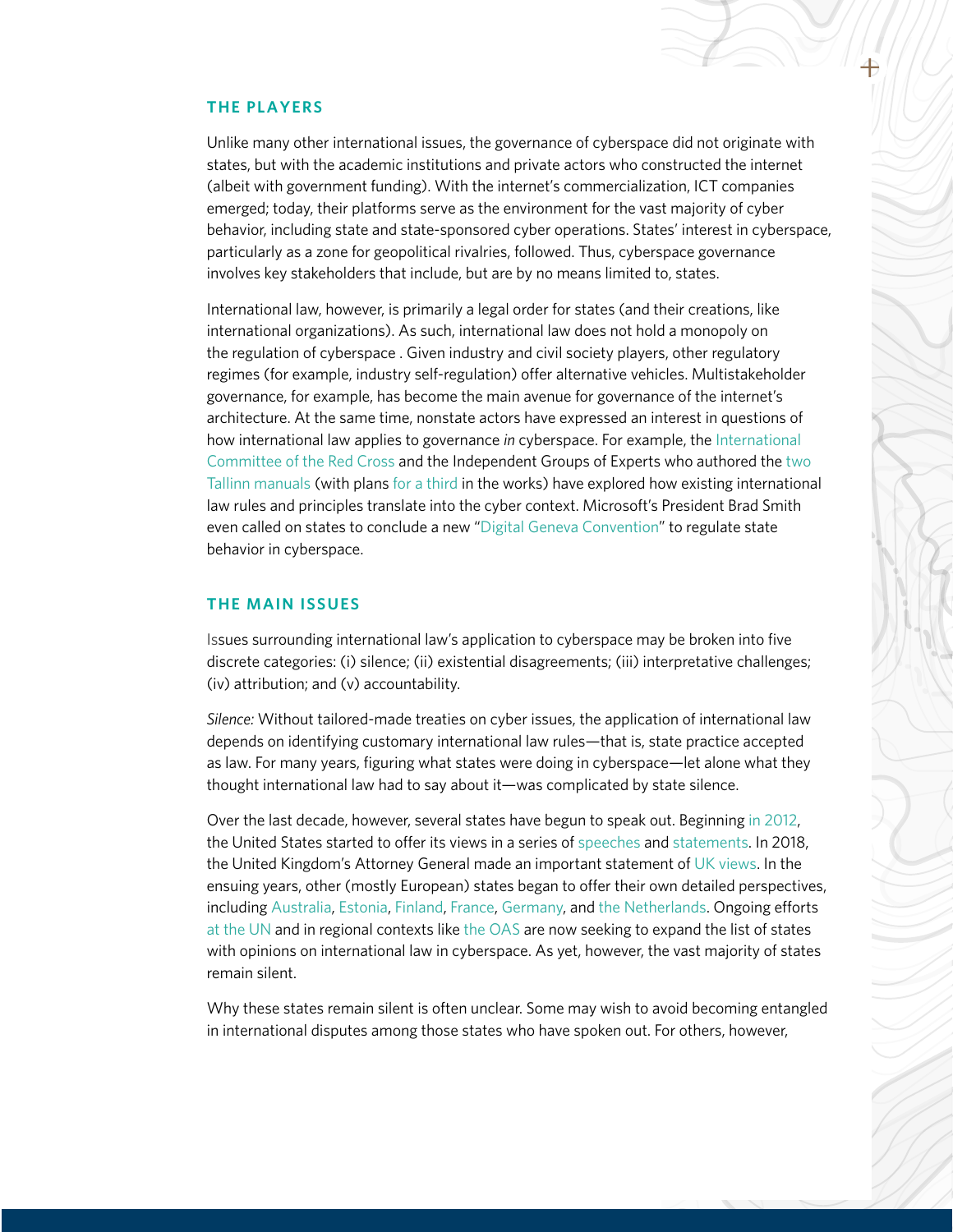the issue may be a matter of legal capacity. Many states lack the personnel or resources to understand the issues involved in applying international law to cyberspace. Thus, a threshold issue for international law's application is building up sufficient legal capacity for all states to have a voice in shaping what international law says on cyber issues.

*Existential Disagreements:* Among those states that have taken positions on international law's application to cyberspace, there are a number of ["existential"](https://papers.ssrn.com/sol3/papers.cfm?abstract_id=2330642) disagreements—competing claims that a particular international legal rule or regime is entirely included or excluded from cyberspace. In the UN context, for example, a few states have challenged the availability of international humanitarian law, the right of self-defense, the duty of due diligence, and the right to take countermeasures with respect to online activity. The existence (or absence) of one or more of these legal frameworks from cyberspace has significant implications for international law's application, impacting how states conduct their cyber operations in armed conflicts, their ability to respond to malicious cyber activity conducted by other states, and what actions they must take to protect the rights of third states from harms originating in their own territories.

*Interpretative Questions:* Even where states accept that a particular international legal rule or regime applies in cyberspace, substantial interpretative questions often remain open to debate. International legal regimes like nonintervention, sovereignty, and human rights encounter much ambiguity in their applications to cyberspace. The duty of nonintervention, for example, protects a states' international and external affairs from "coercive" intervention by other states. Yet, there's no consensus on which "affairs" the duty protects, let alone what differentiates coercive from noncoercive cyber activity. Similarly, sovereignty is undoubtedly one of the core architectural features of the international legal order. States appear to diverge, however, on whether sovereignty merely is a foundational principle on which other international legal rules (like non-intervention) rest, or if it is an independent rule that can be breached by certain foreign state cyber operations directly.

*Attribution:* International law only regulates its subjects of international law (for example, states). It does not usually direct the behavior of ICT companies or individuals (who are usually subject to one or more domestic legal orders). To apply international law in cyberspace, therefore, it is necessary to know the identity of whoever is responsible for the activity in question: is it a state or state-sponsored actor subject to international law or is it an individual(s) engaged in behavior outside international law's ambit? Such identifications are, however, difficult in cyberspace given [well-known challenges in technical attribution](https://www.hoover.org/sites/default/files/research/docs/lin_webready.pdf) identifying the origins of malicious cyber behavior is often difficult and time-consuming. Moreover, where states employ proxies, attribution is further complicated by the need to [show evidence of state "control"](https://papers.ssrn.com/sol3/papers.cfm?abstract_id=3453804) over the proxy actor (international law has yet to fully resolve how much control is required or what evidence must be shown to demonstrate it).

*Accountability:* Although attributions of state and state-sponsored cyber operations may be on the rise, accountability has proved challenging. States that accuse other states of malicious cyber behavior rarely invoke international law in doing so. The absence of international legal rhetoric may imply that the behavior may be lawful, even if unwanted. Nor has the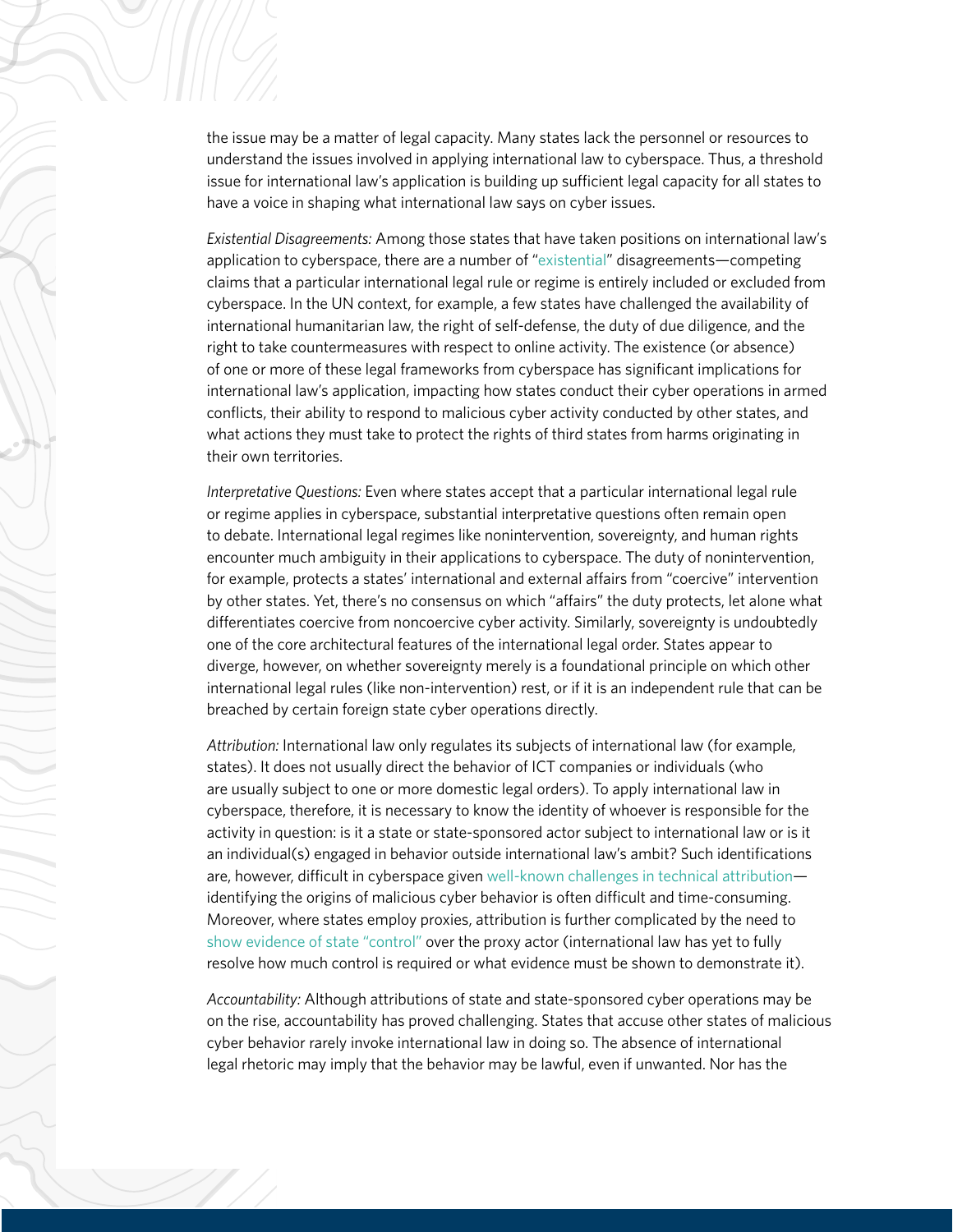naming and shaming that has occurred done much to change the accused's behavior (it may, however, [help clarify the existence and meaning of international law in cyberspace\)](https://papers.ssrn.com/sol3/papers.cfm?abstract_id=3347958). Some states have been working to create [coalitions](https://www.state.gov/joint-statement-on-advancing-responsible-state-behavior-in-cyberspace/) that can cooperate on improving accountability through collective accusations or even [sanctions](https://www.consilium.europa.eu/en/press/press-releases/2020/07/30/eu-imposes-the-first-ever-sanctions-against-cyber-attacks/). So far, however, such efforts have not focused on using international law's benchmarks for measuring malicious cyber behavior nor its tools (for example, countermeasures) for addressing its violation.

#### **FUTURE POSSIBILITIES (AND PROBLEMS)**

Going forward, there are two dominant questions about the application of international law to cyberspace: (a) what form should any resolution of the main issues take; and (b) in what fora should this occur?

*The future form(s) of international law?* Even as international law lacks tailor-made rules, various states and stakeholders suggest that existing international law is sufficient to regulate behavior of states: For these actors, the future must address how to operationalize and improve accountability under the current law.

In contrast, other states and stakeholders have suggested that there are gaps or inefficiencies in the existing law that require the formulation of new rules. This could occur via a new treaty or the evolution of customary international law. The proponents of new rules are not, however, aligned on the desired end-state. Some states are focused on a treaty that would protect states from people (for example, those who would engage in subversive speech or otherwise threaten the security of the state through online activity). Others seek a treaty that would protect people from states (for example, prohibiting states from engaging in malicious cyber operations against critical cyber infrastructure and requiring positive efforts from states to cooperate and forestall such operations by others).

*The future forum for applying international law?* To date, the most robust fora for addressing international law's application are non-state-oriented. Governance of the internet involves a [multistakeholder process](https://www.intgovforum.org/multilingual/). And nonstate actors like the Independent Groups of Experts who crafted the Tallinn manuals have dominated the discourse on how international law regulates state cyber operations. Such efforts may continue to hold sway, as witnessed by the three recent Oxford statements produced by international lawyers on the law's prohibitions and protections vis-à-vis the [healthcare sector](https://www.elac.ox.ac.uk/the-oxford-statement-on-the-international-law-protections-against-cyber-operations-targeting-the-hea) and [vaccine research](https://www.justsecurity.org/71952/the-second-oxford-statement-on-international-law-protections-of-the-healthcare-sector-during-covid-19-safeguarding-vaccine-research/) amid the COVID-19 pandemic as well as foreign election interference prior to the 2020 U.S. presidential election. At the same time, UN member states' efforts to address international law as it applies to cyber/ICT-related issues have multiplied. Moving beyond the original [UN Group of](https://www.un.org/disarmament/group-of-governmental-experts/)  [Governmental Experts](https://www.un.org/disarmament/group-of-governmental-experts/) forum, UN processes now also encompass an [Open-Ended Working](https://www.un.org/disarmament/open-ended-working-group/)  [Group](https://www.un.org/disarmament/open-ended-working-group/) in the UN General Assembly's First Committee, as well as a Third Committee process on a [UN cyber crime convention.](https://apnews.com/79c7986478e5f455f2b281b5c9ed2d15) It is not, however, a foregone conclusion that the United Nations will be the only landing place for shaping discussions on how international law applies. Regional organizations (such as the European Union) may offer an alternative that in some cases can avoid certain aspects of geopolitics that dominate the UN discourse. Other existing or future multistakeholder processes might also take up the mantle.